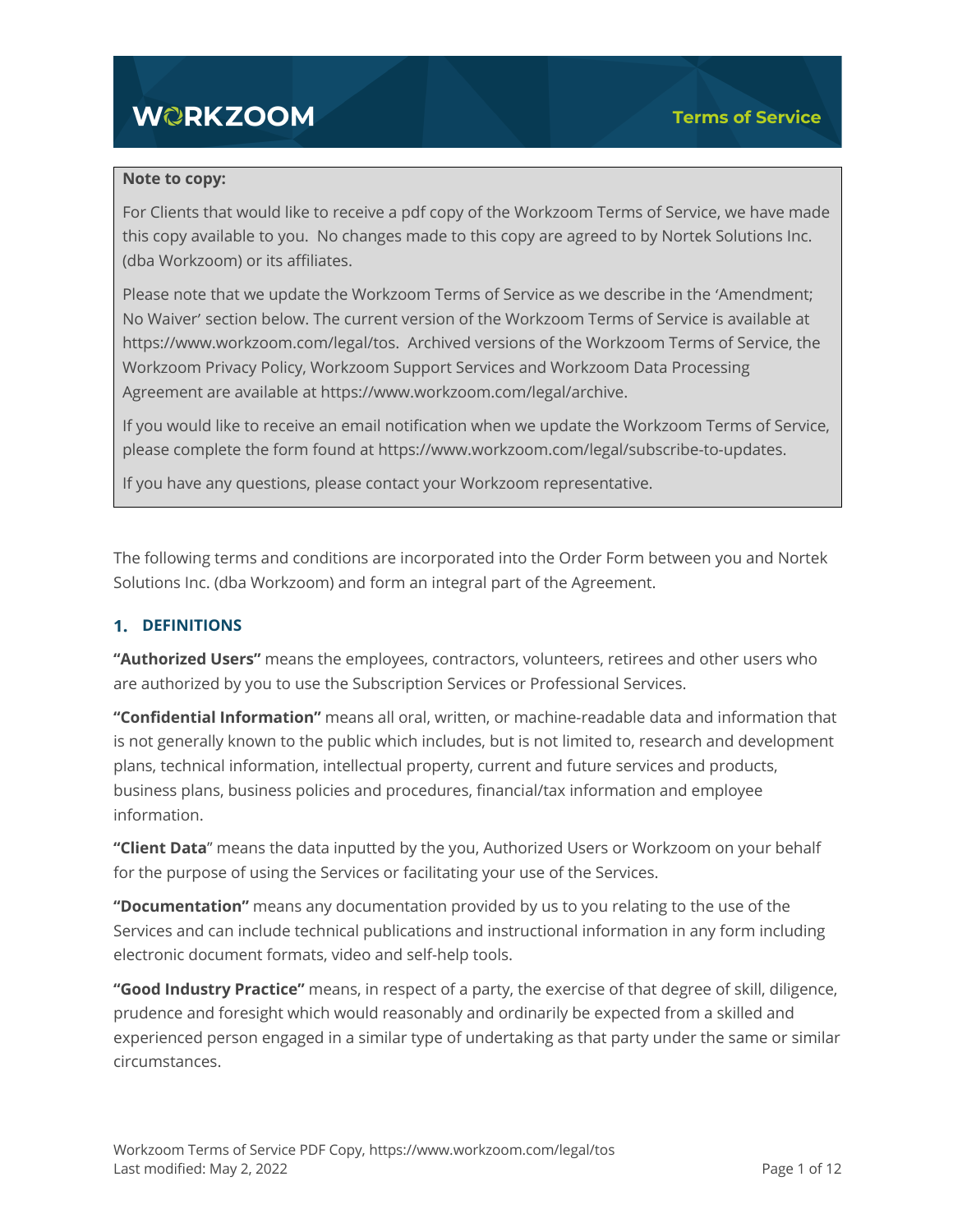**"Intellectual Property"** means the designs, specifications, configurations and program code of any web applications used to provide the Services.

**"Order"** or **"Order Form"** means the Workzoom-approved form or online subscription process by which you agree to subscribe to the Subscription Service and purchase Professional Services.

**"Personal Data"** means any information provided or made available to us, by or on your behalf, in connection with the Services and which relates to an identified or identifiable natural person. An identifiable natural person is one who can be identified, directly or indirectly, in particular by reference to an identifier such as a name, an identification number, location data, an online identifier or to one or more factors specific to their physical, physiological, genetic, mental, economic, cultural or social identity. For the avoidance of doubt, Personal Data includes personally identifiable information.

**"Professional Services"** means the additional services provided to you by us, which may include training services, installation, integration, or other consulting services.

**"Services"** means collectively the Subscription Services and the Professional Services.

**"Subscription Services"** means all of our web-based applications, tools and platforms that you have subscribed to through an Order Form or that we otherwise make available to you, and are developed, operated, and maintained by us, and any ancillary products and services that we provide to you.

**"Subscription Term"** means the initial term of your subscription to the applicable Subscription Service, as specified on an Order Form, and each subsequent renewal term.

**"Support Services Policy"** means our policy for providing support in relation to the Services as may be notified to you from time to time.

**"You"**, **"your"** or **"Client"** means the person or entity using the Subscription Service or receiving the Professional Services and identified in the Order Form.

**"We"**, **"us", "our"** or **"Workzoom"** means Nortek Solutions Inc.

## **SERVICES**

2.1 During the Subscription Term, we will provide the Services to you subject to the terms of this Agreement.

2.2 We will use commercially reasonable efforts to make the Subscription Services available 24 hours a day, 7 days a week, except for:

(a) planned downtime (which we will schedule to the extent practicable after business hours);

(b) any unavailability caused by circumstances beyond our reasonable control, including, but not limited to, acts of God, acts of government, floods, fires, earthquakes, pandemics, civil unrest, acts of terror, strikes or other labour problems (other than those involving our employees), Internet service provider failures or delays, or denial of service attacks, or;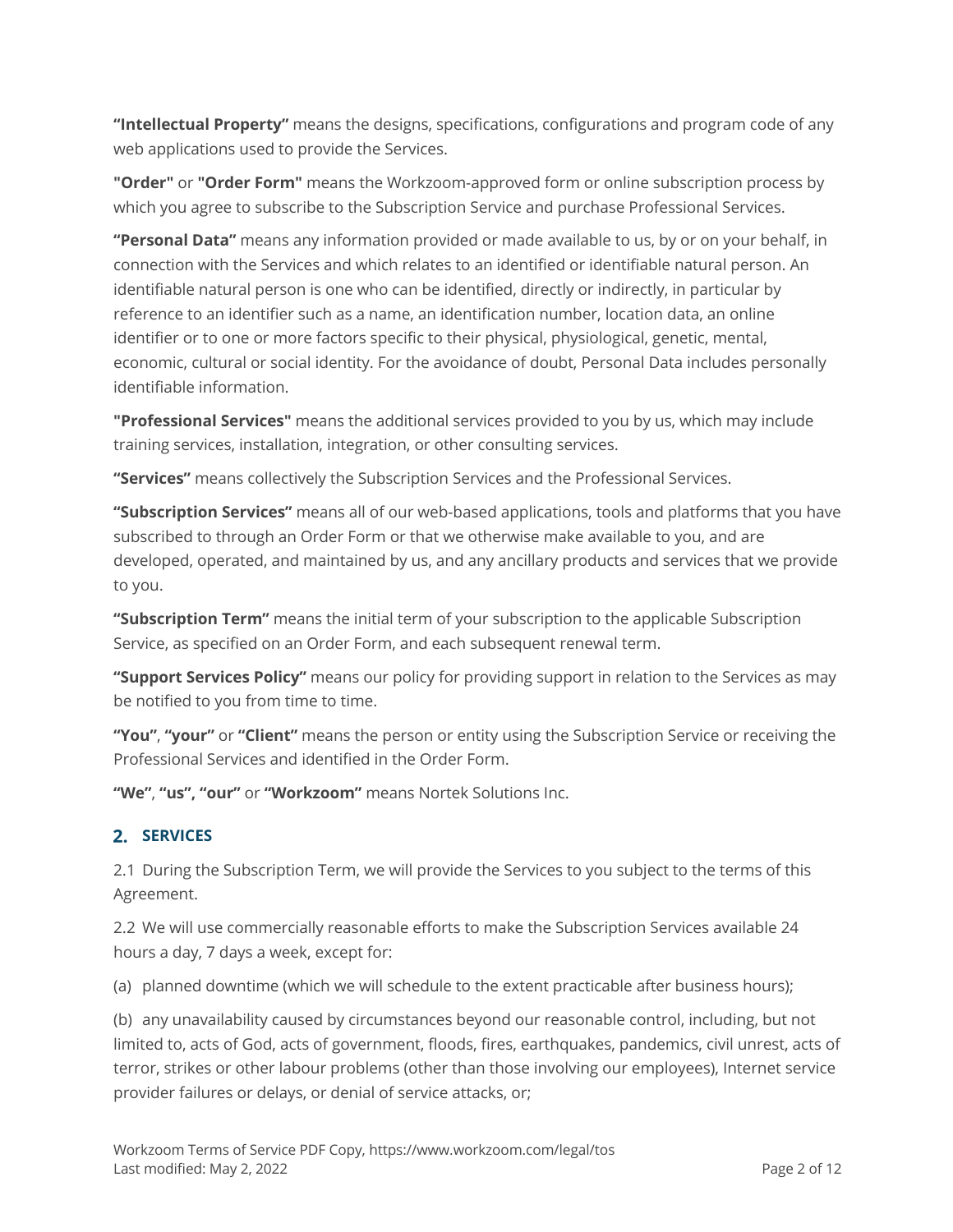(c) as necessary to update the Subscription Service to ensure its security and integrity.

## **CLIENT DATA**

3.1 You own all rights, title and interest in and to all of the Client Data and shall have sole responsibility for the legality, reliability, integrity, accuracy and quality of the Client Data.

3.2 In the event of any loss or damage to Client Data, your sole and exclusive remedy shall be for Workzoom to use reasonable commercial endeavors to restore the lost or damaged Client Data from the back-ups maintained by us. We shall not be responsible for any loss, destruction, alteration or disclosure of Client Data caused by any third party (except those third parties sub-contracted by us to perform services related to Client Data maintenance and back-up).

3.3 We shall, in providing the Services, protect Client Data as described in the Workzoom Privacy Policy and otherwise in accordance with Good Industry Practice.

3.4 When we process any Personal Data on your behalf in performance of our obligations under the Agreement, you will be the data controller and we will be a data processor and in any such case:

(a) you will ensure that you are entitled to transfer the relevant Personal Data to us so that we may lawfully use, process and transfer the Personal Data in accordance with the Agreement on your behalf;

(b) you will ensure that the relevant third parties have been informed of, and have given their consent to, such use, processing, and transfer as required by all applicable data protection legislation;

(c) we will process the Personal Data only in accordance with the terms of the Agreement and any lawful instructions reasonably given by you from time to time; and

(d) each party shall take appropriate technical and organizational measures against unauthorized or unlawful processing of the Personal Data or its accidental loss, destruction or damage.

## **THIRD PARTY WEB SITES**

4.1 You acknowledge that the Services may enable or assist you to access the website content of or correspond with and/or purchase products and services from third parties via third-party websites and that you do so solely at your own risk. Third party websites are web pages/web applications that are not hosted or managed by us but may be reached via links through our Subscription Services for your convenience and reference. We make no representation or commitment and shall have no liability or obligation whatsoever in relation to the content or use of, or correspondence with, any such third-party website, or any transactions completed, and any contract entered into by you, with any such third party. Any contract entered into and any transaction completed via any third-party website is between you and the relevant third party, and not Workzoom. We recommend that you refer to the third party's website terms and conditions and privacy policy prior to using the relevant third-party website. We do not endorse or approve any third-party website nor the content of any of the third-party website made available via the Services.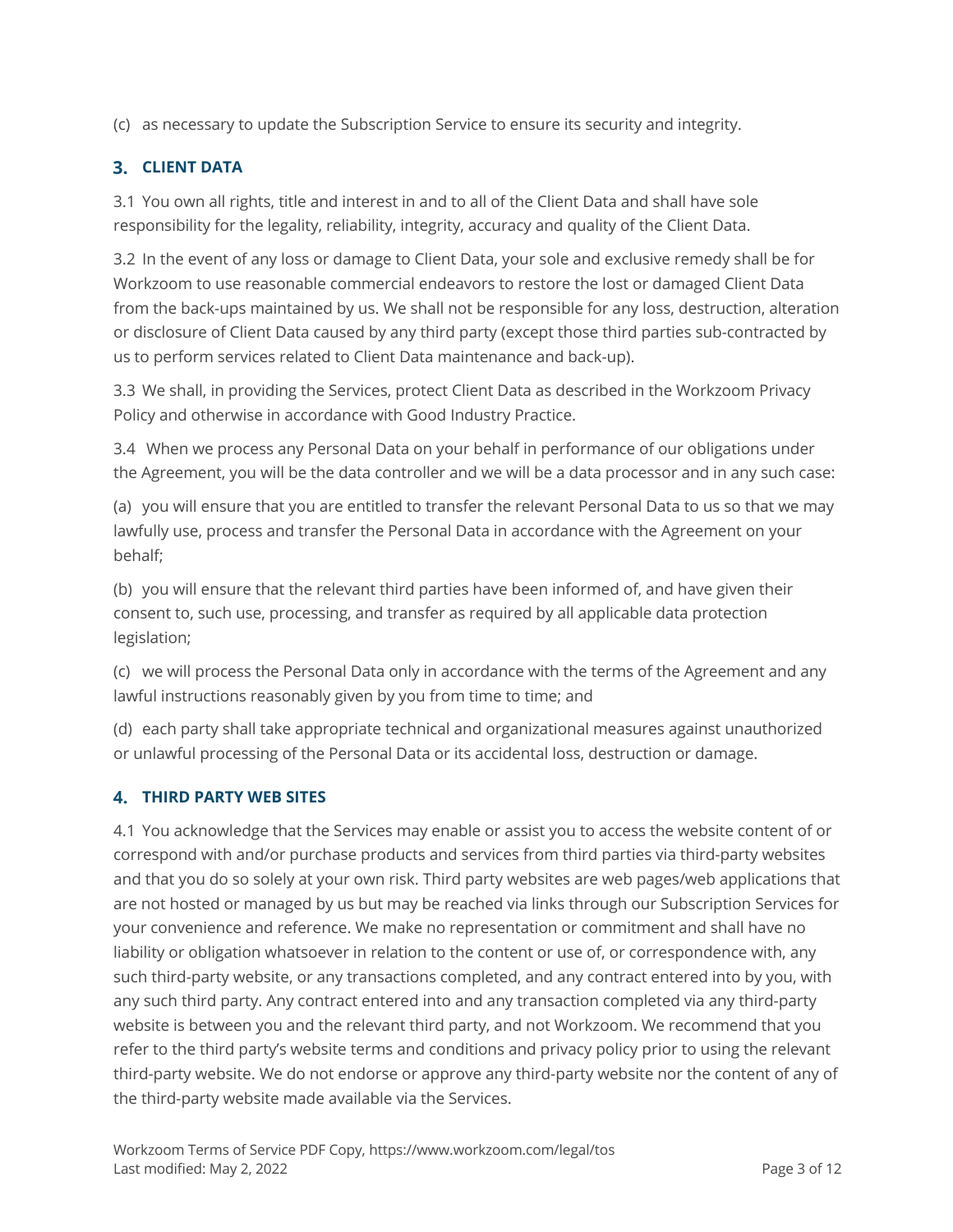#### **CLIENT RESPONSIBILITIES**

5.1 To realize the full value of the Services, your participation, effort and assistance are needed. In particular, you will need to:

(a) ensure you make available appropriate resources with knowledge of your requirements, policies, data and practices as they relate to the use of the Services;

(b) provide us with any data and information required in order for us to provide the Services and maintain responsibility for the accuracy and completeness of that data and information;

(c) participate in launch, configuration and training sessions as required; and

(d) carry out all other of your responsibilities set out in the Agreement in a timely and efficient manner.

5.2 If there are any delays on your part in carrying out your responsibilities, we may reasonably adjust any timetable or delivery schedule as a result.

5.3 You are responsible for:

(a) ensuring that Authorized Users use the Services and the Documentation in accordance with the terms and conditions of the Agreement and you are responsible for any Authorized User's breach of the Agreement;

(b) obtaining and maintaining all necessary licenses, consents, and permissions required from Third Party suppliers for interfaces and other extensions, so that we and any of our contractors and agents can perform our obligations under the Agreement; and

(c) complying with all applicable laws and regulations with respect to your activities under the Agreement.

5.4 You will not:

(a) permit any third party to access the Services except as permitted herein,

(b) create derivate works based on the Services except as authorized herein,

(c) copy, frame or mirror any part or content of the Services, other than copying or framing on your own intranets or otherwise for your own internal business purposes,

(d) reverse engineer the Services, or

(e) access the Services in order to build a competitive product or service, or copy any features, functions or graphics of the Services.

#### **FEES AND PAYMENTS**

6.1 You will pay all fees to us in accordance with the payment terms specified in the Order. Except as otherwise specified:

(a) fees are based on the Services purchased and not actual usage; and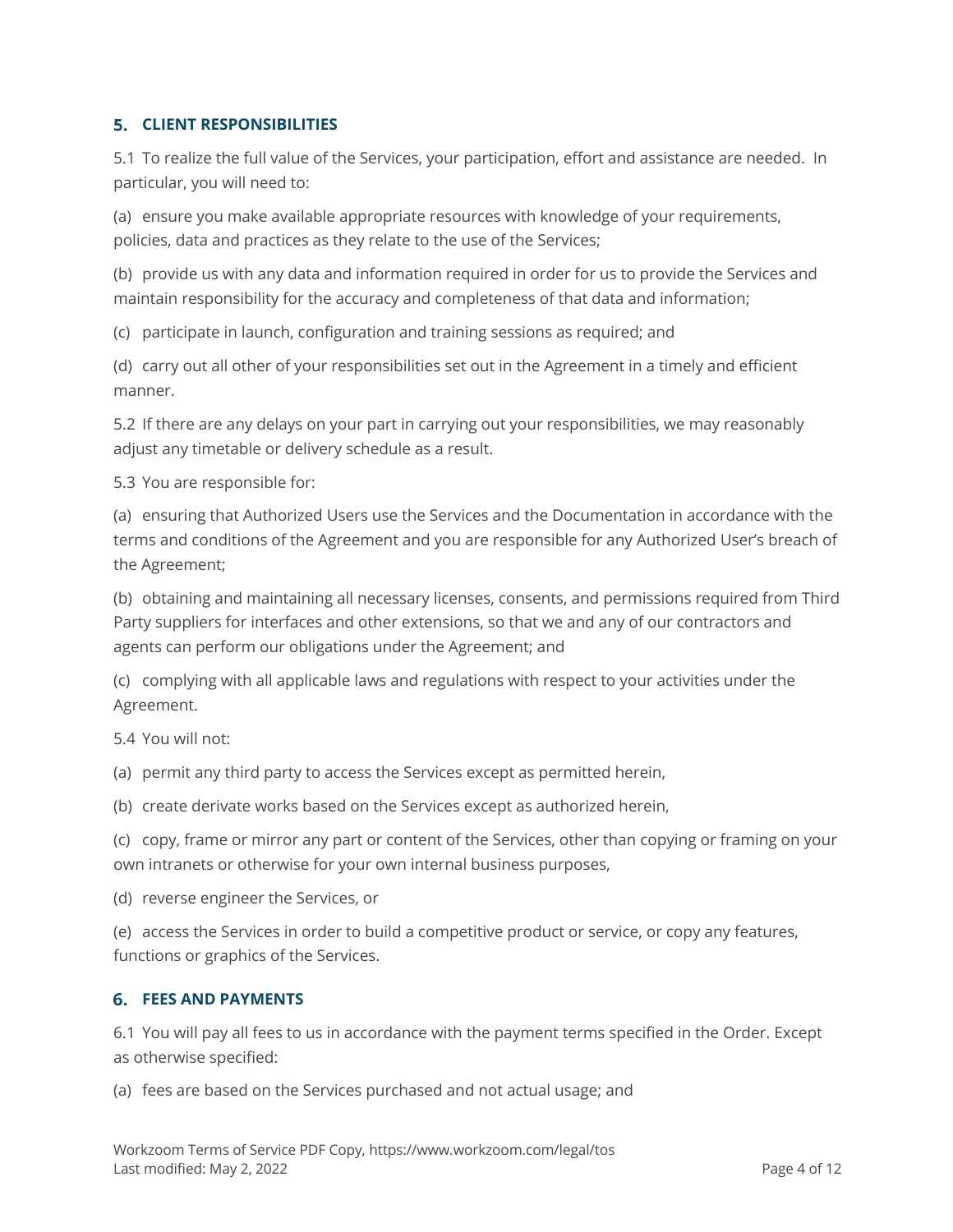(b) payment obligations are non-cancellable, and all fees paid are non-refundable.

6.2 All amounts and fees stated or referred to in the Agreement:

(a) shall be payable in the currency indicated in the Order;

(b) are subject to the Limitation to Liability clause, non-cancellable and non-refundable; and

(c) are exclusive of all taxes or duties imposed by governing authorities. Other than sales taxes which Workzoom may be required to collect from you and remit to appropriate taxing authorities, you are solely responsible for payment of all such taxes or duties.

6.3 Your Per Employee Fee shall be fixed throughout your Subscription Term unless you change your Subscription Service through an Order in which case your Per Employee Fee may be adjusted to reflect those changes.

6.4 Workzoom shall be entitled to increase its Professional Services Rates, upon ninety (90) days' prior notice.

## **PROPRIETARY RIGHTS**

7.1 Subject to the limited rights expressly granted hereunder, we reserve all rights, title and interest in and to the Services, including all related Intellectual Property rights. No rights are granted to you hereunder other than as expressly set forth herein.

7.2 The Agreement shall not prevent us from entering into similar agreements with third parties, or from independently developing, using, selling or licensing documentation, products and/or services which are similar to those provided under the Agreement.

7.3 Workzoom shall have a royalty-free, worldwide, irrevocable, perpetual license to use and incorporate into the Services any suggestions, enhancement requests, recommendations or other feedback provided by you, including Authorized Users, relating to the operation of the Services.

## **CONFIDENTIALITY**

8.1 Each party may be given access to Confidential Information from the other party in order to perform its obligations under the Agreement. A party's Confidential Information shall not be deemed to include information that:

(a) becomes publicly known other than through any act or omission of the receiving party;

- (b) was in the other party's lawful possession before the disclosure;
- (c) is lawfully disclosed to the receiving party by a third party without restriction on disclosure;

(d) is independently developed by the receiving party, which independent development can be shown by written evidence; or

(e) is required to be disclosed by law, by any court of competent jurisdiction or by any regulatory or administrative body.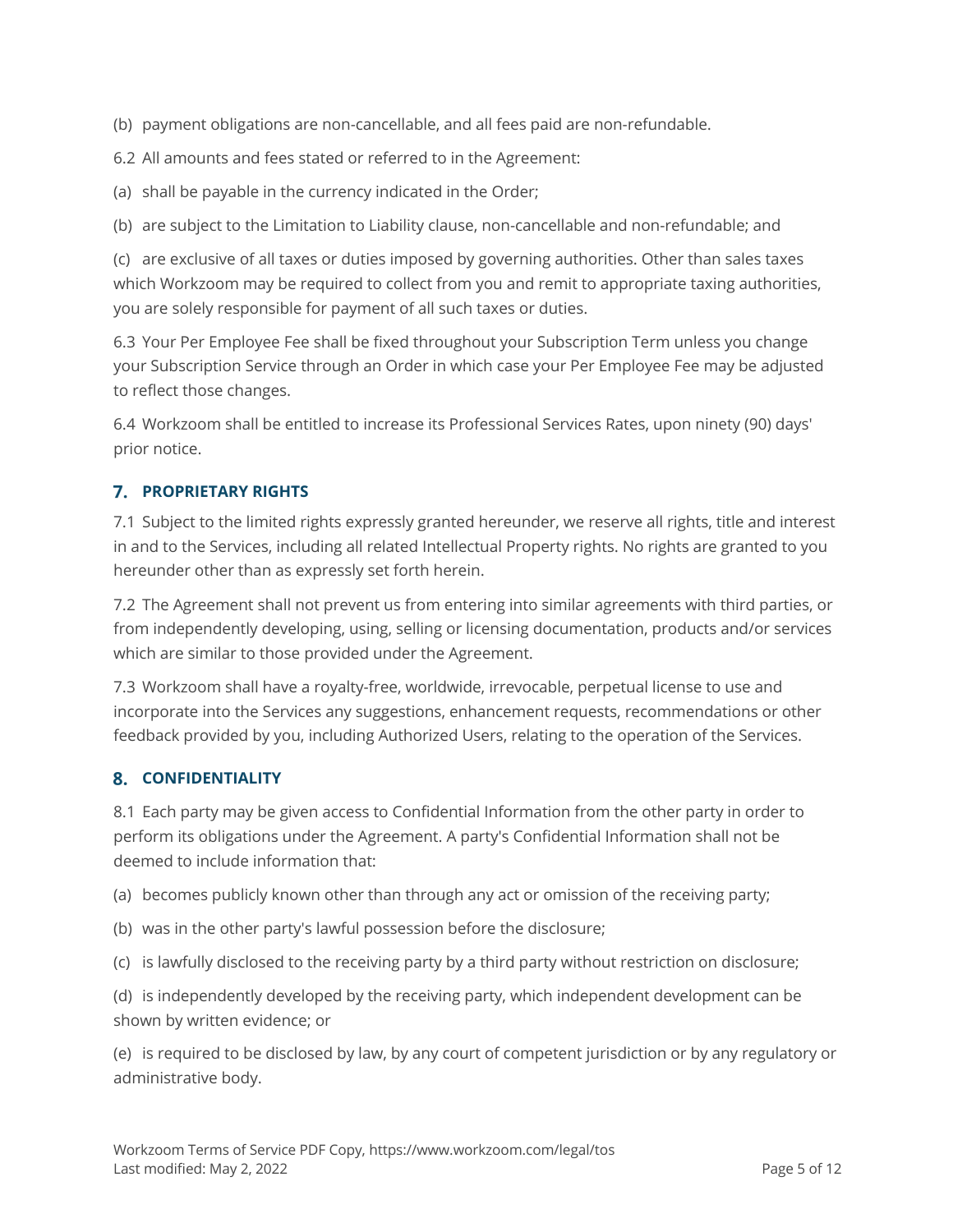8.2 Each party shall hold the other's Confidential Information in confidence and, unless required by law, not make the other's Confidential Information available to any third party or use the other's Confidential Information for any purpose other than the implementation of the Agreement.

8.3 Each party shall take all reasonable steps to ensure that the other's Confidential Information to which it has access is not disclosed or distributed by its employees or agents in violation of the terms of the Agreement.

8.4 Neither party shall be responsible for any loss, destruction, alteration or disclosure of Confidential Information caused by any third party.

8.5 You acknowledge that details of the Services and Documentation constitute Workzoom's Confidential Information.

8.6 We acknowledge that the Client Data is your Confidential Information.

#### **REPRESENTATIONS AND WARRANTIES**

9.1 The Client represents and warrants to Workzoom that it has the legal right and authority to enter into and perform its obligations under the Agreement.

9.2 Workzoom represents and warrants to the Client that:

(a) Workzoom has the legal right and authority to enter into and perform its obligations under the Agreement;

(b) the execution and performance of the Agreement or any part of the Agreement by Workzoom does not and will not violate any contract or other obligation of Workzoom, and Workzoom knows of no circumstances which would prevent Workzoom's performance of the Agreement or any part thereof;

(c) Workzoom will perform its obligations under the Agreement with reasonable care and skill and in a professional and workmanlike manner;

(d) the Services will not infringe any person's Intellectual Property Rights;

(e) Workzoom has all the rights in relation to the Services and the Documentation that are necessary to grant all the rights we purport to grant under, and in accordance with, the terms of the Agreement; and

(f) Workzoom has and will maintain all necessary licenses, consents, and permissions necessary for the performance of our obligations under the Agreement.

9.3 The undertaking shall not apply to the extent of any non-conformance which is caused by use of the Services contrary to Workzoom's instructions, or modification or alteration of the Services by any party other than Workzoom or Workzoom's duly authorized contractors or agents. If the Services do not conform to the foregoing undertaking, Workzoom will, at our expense, use all reasonable commercial endeavors to correct any such non-conformance promptly, or provide you with an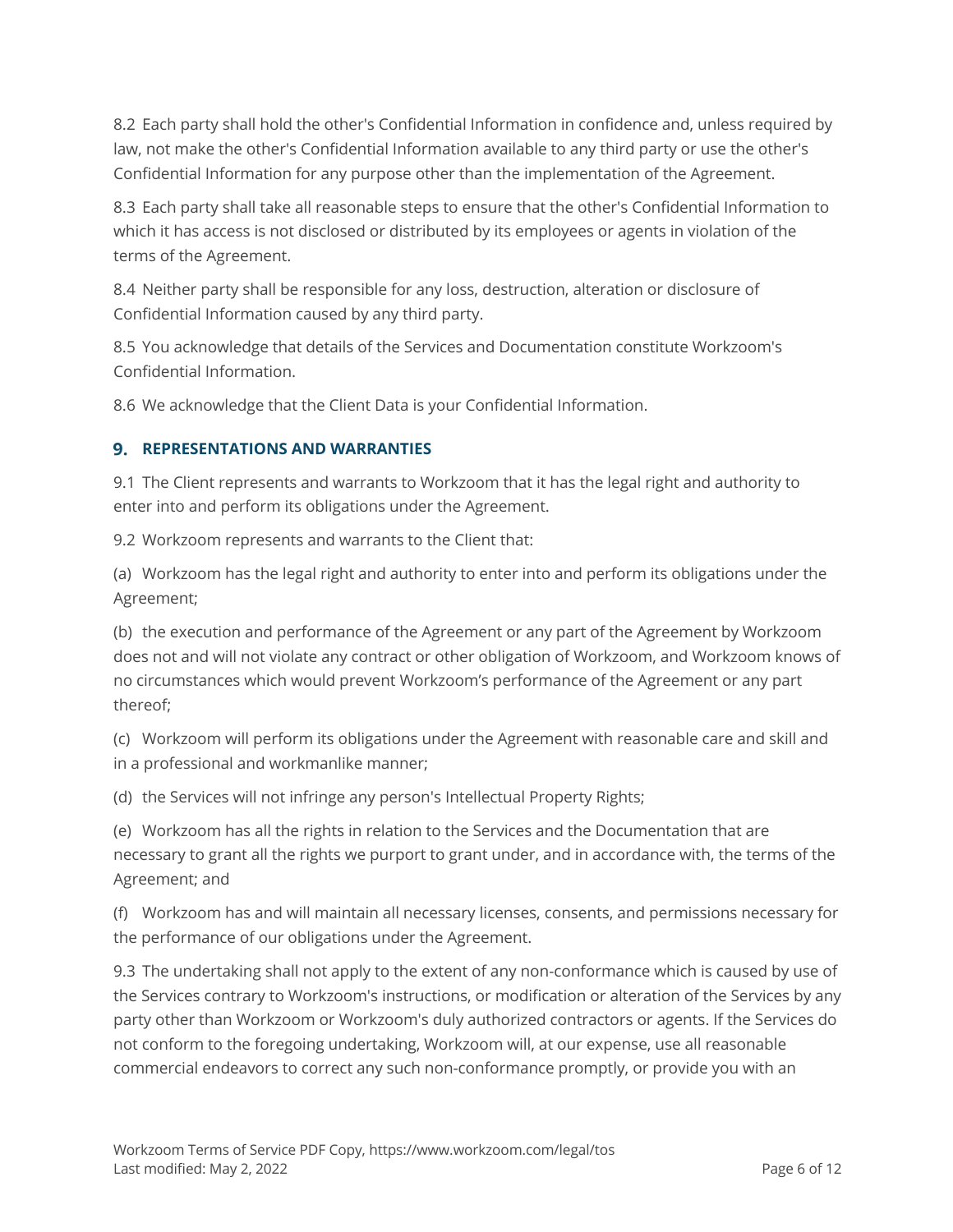alternative means of accomplishing the desired performance. Notwithstanding the foregoing, Workzoom:

(a) does not warrant that the Client's use of the Services will be uninterrupted or error-free; nor that the Services, Documentation and/or the information obtained by the Client through the Services will meet the Client's requirements; and

(b) is not responsible for any delays, delivery failures, or any other loss or damage resulting from the transfer of data over communications networks and facilities, including the internet, and the Client acknowledges that the Services and Documentation may be subject to limitations, delays and other problems inherent in the use of such communications facilities.

(c) The Client acknowledges that:

- i. complex software is never wholly free from defects, errors and bugs, and Workzoom gives no warranty or representation that the Services will be wholly free from such defects, errors and bugs;
- ii. Workzoom does not warrant or represent that the Services will be compatible with any application that is not specifically identified as compatible on the Order; and
- iii. Workzoom will not and does not purport to provide any legal, taxation or accountancy advice under the Agreement or in relation to the Services and (except to the extent expressly provided otherwise) Workzoom does not warrant or represent that the Services will not give rise to any civil or criminal legal liability on the part of the Client or any other person.

## **10. INDEMNITIES**

10.1 The Client shall defend, indemnify and hold harmless Workzoom against claims, actions, proceedings, losses, damages, expenses and costs (including without limitation court costs and reasonable legal fees) arising out of or in connection with the Client's use of the Services and/or Documentation, provided that:

(a) the Client is given prompt notice of any such claim;

(b) Workzoom provides reasonable co-operation to the Client in the defense and settlement of such claim, at the Client's expense; and

(c) the Client is given sole authority to defend or settle the claim, provided that Client shall obtain Workzoom's consent prior to the settlement of the claim (which shall not be unreasonably withheld).

10.2 Workzoom shall defend the Client, its officers, directors and employees against any claim as of the Effective Date of a relevant Order Form that the Services or Documentation infringes any patent, copyright, trademark, database right or right of confidentiality, and shall indemnify the Client for any amounts awarded against the Client in judgment or settlement of such claims, provided that:

(a) Workzoom is given prompt notice of any such claim;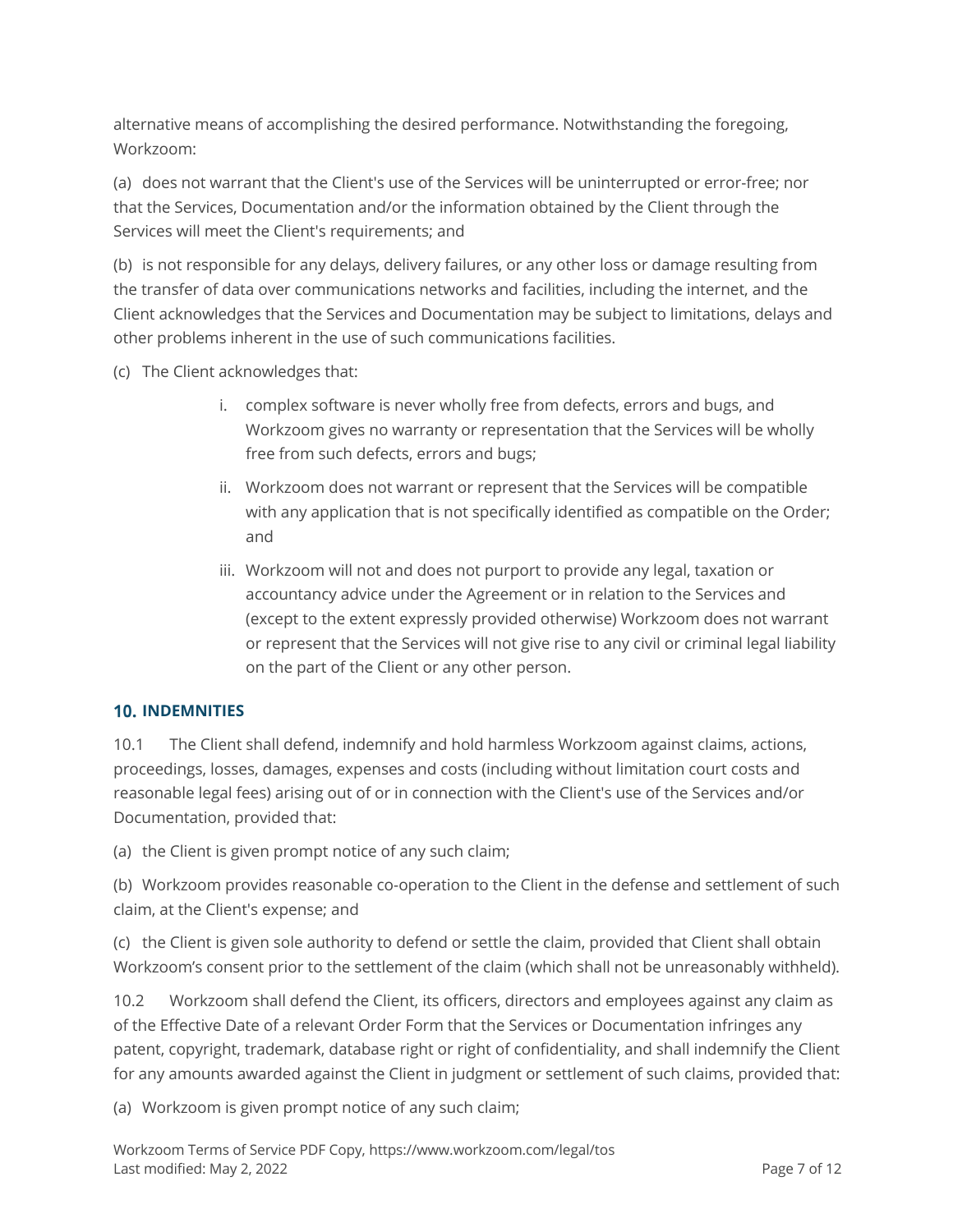(b) the Client provides reasonable co-operation to Workzoom in the defense and settlement of such claim, at Workzoom's expense; and

(c) Workzoom is given sole authority to defend or settle the claim, provided that Workzoom shall obtain Client's consent prior to the settlement of the claim (which shall not be unreasonably withheld).

10.3 In the defense or settlement of any claim, Workzoom may procure the right for the Client to continue using the Services, replace or modify the Services so that they become non-infringing or, if such remedies are not reasonably available, terminate the Agreement on two (2) business days' notice to the Client without any additional liability or obligation to pay liquidated damages or other additional costs to the Client.

10.4 In no event shall Workzoom, its employees, agents and sub-contractors be liable to the Client to the extent that the alleged infringement is based on:

(a) a modification of the Services or Documentation by anyone other than Workzoom;

(b) the Client's use of the Services or Documentation in a manner contrary to the instructions given to the Client by Workzoom; or

(c) the Client's use of the Services or Documentation after notice of the alleged or actual infringement from Workzoom or any appropriate authority.

10.5 The foregoing states the Client's sole and exclusive rights and remedies, and Workzoom's (including Workzoom's employees', agents' and sub-contractors') entire obligations and liability, for infringement of any patent, copyright, trademark, database right or right of confidentiality.

## **LIMITATION OF LIABILITY**

11.1 This clause sets out the entire financial liability of Workzoom (including any liability for the acts or omissions of its employees, agents and sub-contractors) to the Client in respect of:

(a) any breach of the Agreement;

(b) any use made by the Client of the Services and Documentation or any part of them; and

(c) any representation, statement or tortious act or omission (including negligence) arising under or in connection with the Agreement.

11.2 Except as expressly and specifically provided in the Agreement:

(a) the Client assumes sole responsibility for results obtained from the use of the Services and the Documentation by the Client, and for conclusions drawn from such use.

(b) Workzoom shall have no liability for any damage caused by errors or omissions in any information, instructions or scripts provided to Workzoom by the Client in connection with the Services, or any actions taken by Workzoom at the Client's direction;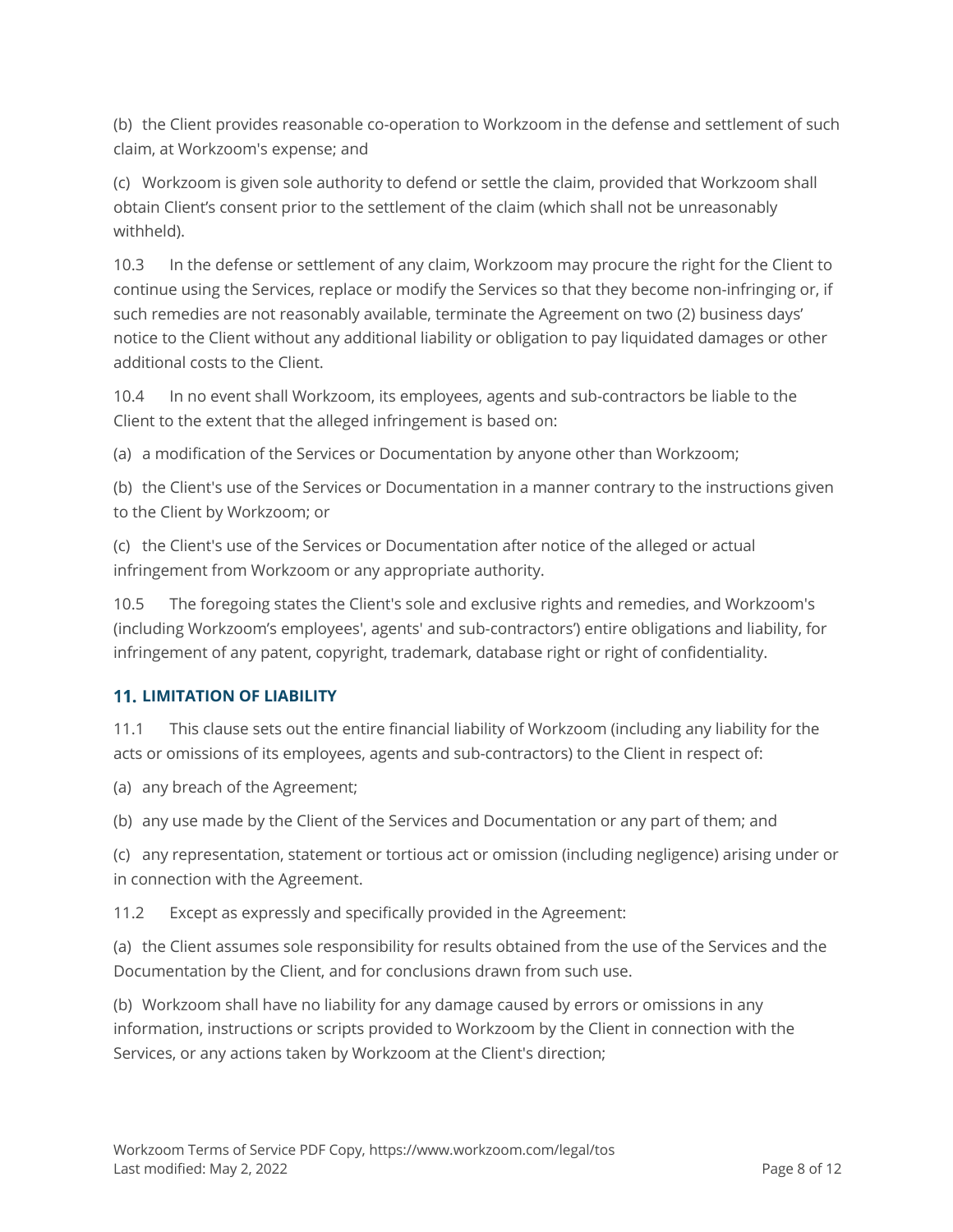(c) the representations, warranties and conditions expressly stated in the Agreement are in lieu of all other representations, warranties and conditions, express or implied, or statutory, including implied warranties of merchantability and fitness for a particular purpose or any other obligations or liabilities on Workzoom's part; and

(d) the Services and the Documentation are provided to the Client on an "as is" basis.

11.3 Neither Workzoom, nor any third parties who have been involved in the creation, production, or delivery to the Client of any goods or services which are the subject of the Agreement, shall be liable for any special, indirect, consequential, or incidental damages (including damages for loss of prospective business profits or revenue, business interruption, economic losses, and the like) arising under the Agreement, even if Workzoom has been advised of the possibility of such damages and regardless of the form of action, whether in contract or tort, including negligence or based upon any other legal or equitable theory such as fundamental breach.

11.4 Notwithstanding anything herein to the contrary, the maximum aggregate amount of money damages for which Workzoom may be liable to the Client under the Agreement, resulting from any cause whatsoever, shall be limited to the lesser of \$500,000 or the amounts actually paid by the Client to Workzoom under the Agreement for the Subscription Services during the twelve (12) months immediately preceding the date on which the claim arose. The existence of claims or suits regarding more than one item supplied under the Agreement will not enlarge or extend this limitation of liability. The Client releases Workzoom from all obligations, liabilities, claims or demands in excess of this limitation of liability.

## **TERM AND TERMINATION**

12.1 This Agreement will remain in effect as long as you have an active subscription for the Services. If you elect to use the Service for a free trial period, and do not purchase a subscription before the end of such period, this Agreement will expire at the end of the free trial period.

12.2 Unless otherwise specified in your Order, Subscriptions purchased by you commence on the date specified in the Order and continue for the Subscription Term identified in the Order.

12.3 Subscriptions automatically renew for the shorter of the Subscription Term identified in the Order, or one year. Unless otherwise specified in your Order, to prevent renewal of your subscription, you must give us at least one (1) month notice, and we must give you at least six (6) months' notice.

12.4 You may choose to cancel your subscription early; however, we will not provide any refunds of prepaid fees or unused Subscription Fees, and you will promptly pay all unpaid fees due through the end of the Subscription Term.

12.5 Either party may terminate this Agreement for cause, as to any or all Subscription Services: (i) upon thirty (30) days' notice to the other party of a material breach if such breach remains uncured at the expiration of such period, or (ii) immediately, if the other party becomes the subject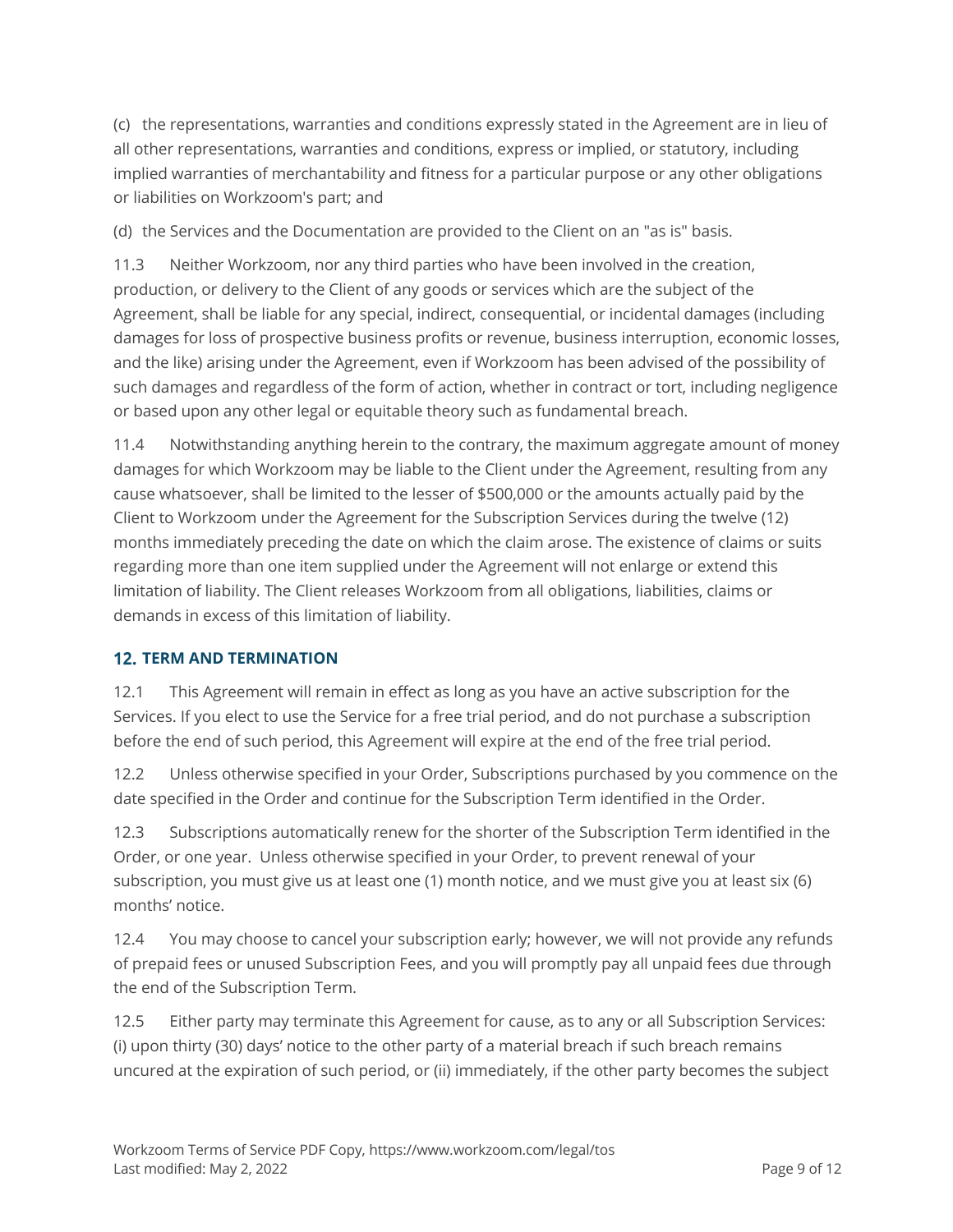of a petition in bankruptcy or any other proceeding relating to insolvency, cessation of business, liquidation or assignment for the benefit of creditors.

12.6 Upon termination for cause by you, we will refund any prepaid but unused fees covering use of the Subscription Service promptly after the effective date of the termination. If we terminate this Agreement for cause, you will promptly pay all unpaid fees due through the end of the Subscription Term. Fees are otherwise non-refundable.

12.7 Upon termination of the Agreement for any reason:

(a) with the exception of the sections outlined in clause 12.7 (d), all the provisions of the Agreement will cease to have effect;

(b) each party shall return and make no further use of any property, Documentation and other items (and all copies of them) belonging to the other party;

(c) Workzoom shall provide you with instructions on how to extract your data in Excel format within ten (10) days of termination, provided that you have, at that time, paid all fees and charges outstanding at and resulting from termination (whether or not due at the date of termination); and

(d) Section 6 (Fees and Payments), Section 7 (Proprietary Rights), Section 8 (Confidentiality), Section 10 (Indemnities), Section 11 (Limitation of Liability) and Section 16 (General Provisions) shall survive any termination or expiration of this Agreement.

## **13. SUSPENSION OF SERVICES**

13.1 Suspension for Prohibited Acts. We may suspend your access to any or all Subscription Services without notice for use of the Subscription Service in a way that violates applicable local, state or provincial, federal, or foreign laws or regulations or the terms of this Agreement,

13.2 Suspension for Non-Payment. We may suspend or terminate your services if you do not make full payment as per the Fees and Payment section in your Order Form. We will not suspend the Subscription Service while you are disputing the applicable charges reasonably and in good faith and are cooperating diligently to resolve the dispute. If a Subscription Service is suspended for nonpayment:

(a) interest shall accrue at a rate of 1.5% of the outstanding amount per month, commencing on the due date and continuing until fully paid, whether before or after judgment;

(b) we may charge a re-activation fee to reinstate the Subscription Service; and

(c) if you fail to make payment within 60 days of the due date, we may remove your Workzoom environment(s) and data.

## **14. PUBLICITY**

14.1 Unless otherwise agreed to by you and Workzoom, during the Subscription Term, we may disclose your name as a customer of Workzoom and/or subscriber to the Services, and you hereby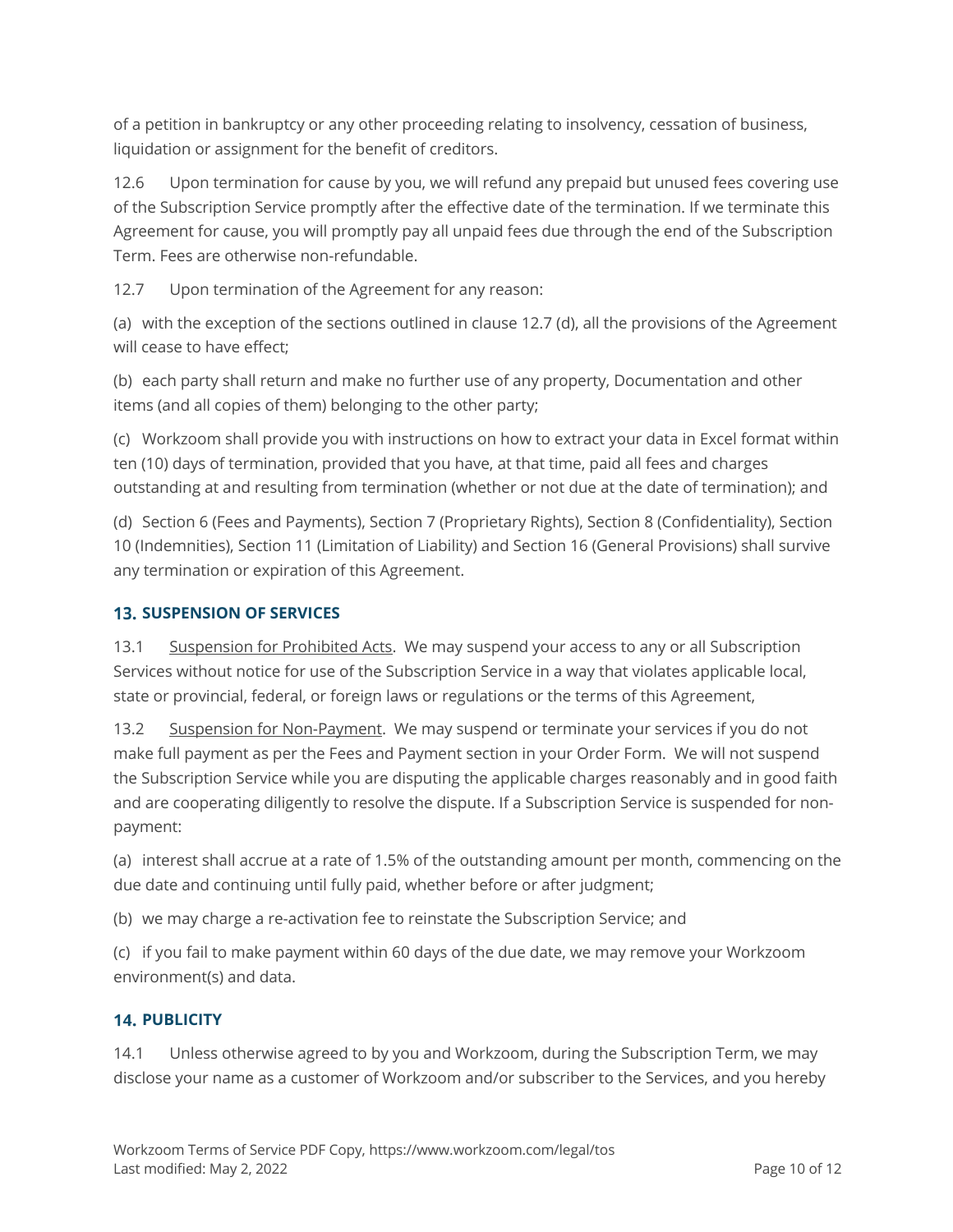grant us the right to display your name, company, and logo in our marketing materials and on our public website, in each case in accordance with any branding guidelines you may provide to us.

#### **UPDATES AND UPGRADES**

15.1 Workzoom will make updates and upgrades to the Subscription Services (tools, utilities, improvements, third party applications, general enhancements) available to you at no charge as they are released generally to our customers as part of the Subscription Services. You agree to receive those updates automatically as part of the Subscription Services. We may also offer new products and/or services to you at an additional charge. You will have the option of subscribing to these new products and/or services under a separate Order.

#### **GENERAL PROVISIONS**

16.1 Amendment; No Waiver. We may modify any part or all of the Agreement by posting a revised version at https://www.workzoom.com/legal. The revised version will become effective and binding the next business day after it is posted. If you wish to be notified of any such updates, you can sign up for our email notification service at https://www.workzoom.com/legal/subscribe-toupdates.

If you do not agree with a modification to the Agreement, you must notify us in writing within thirty (30) days after we send notice of the revision. If you give us this notice, then your subscription will continue to be governed by the terms and conditions of the Agreement prior to modification until your next renewal date, after which the current terms posted at https://www.workzoom.com/legal will apply. However, if we can no longer reasonably provide the subscription to you under the terms prior to modification (for example, if the modifications are required by law or result from general product changes), then the Agreement and/or affected Subscription Services will terminate upon our notice to you and we will promptly refund any prepaid but unused fees covering use of the Subscription Service after termination.

No delay in exercising any right or remedy or failure to object will be a waiver of such right or remedy or any other right or remedy. A waiver on one occasion will not be a waiver of any right or remedy on any future occasion.

16.2 Force Majeure. Any delay in performance (other than for the payment of amounts due) caused by conditions beyond the reasonable control of the performing party is not a breach of the Agreement. The time for performance will be extended for a period equal to the duration of the conditions preventing performance.

16.3 No Partnership or Agency. Nothing in the Agreement is intended to or shall operate to create a partnership between the parties or authorize either party to act as an agent for the other, and neither party shall have the authority to act in the name or on behalf of or otherwise to bind the other in any way including, but not limited to, the making of any representation or warranty, the assumption of any obligation or liability and the exercise of any right or power.